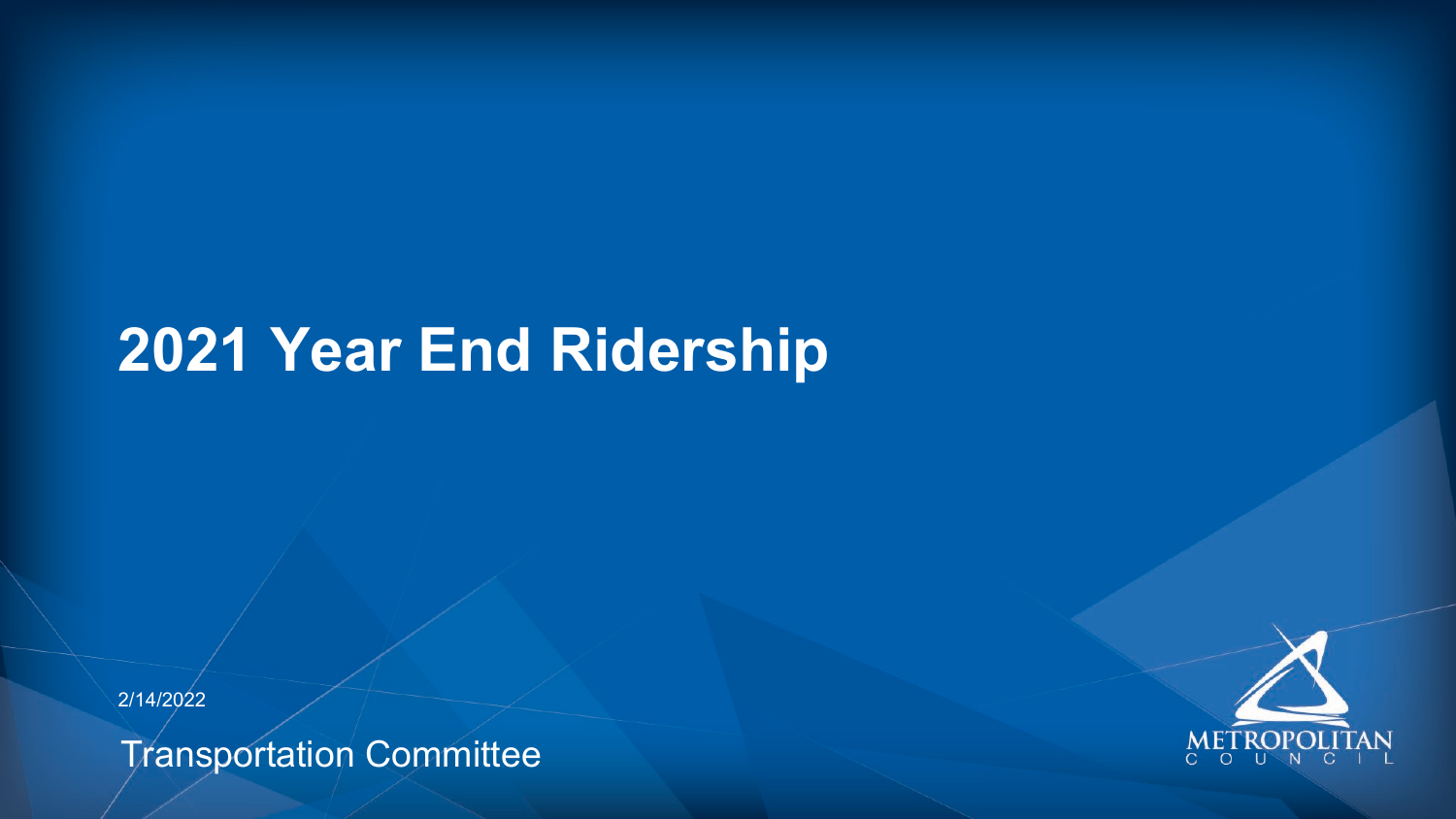

### **Council Ridership – Year End 2021 2020 Total: 38,390,500 2021 Total: 35,885,429 (-6.5%)**

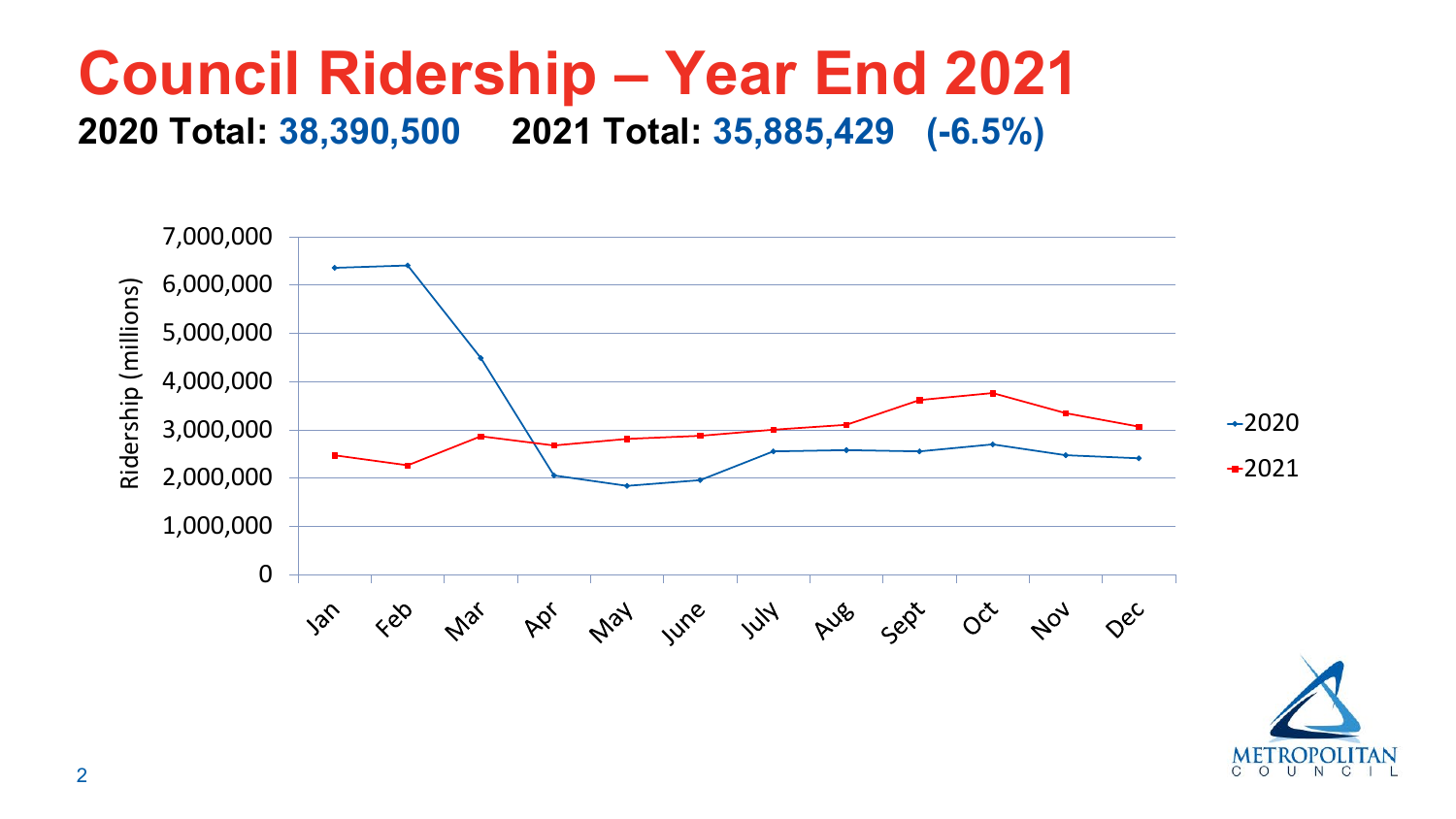3



### **Council Ridership by Mode – Year End 2021 2020 Total: 38,390,500 2021 Total: 35,885,429 (-6.5%)**



#### **2021 Mode and Percent of Total Rides**

 $\blacksquare$  Van Pool < 1% **Metro Mobility 5% Transit Link < 1%**  $\blacksquare$  Northstar < 1% Light Rail 30% **BRT 7%** ■ Commuter & Express 2% Local 56%



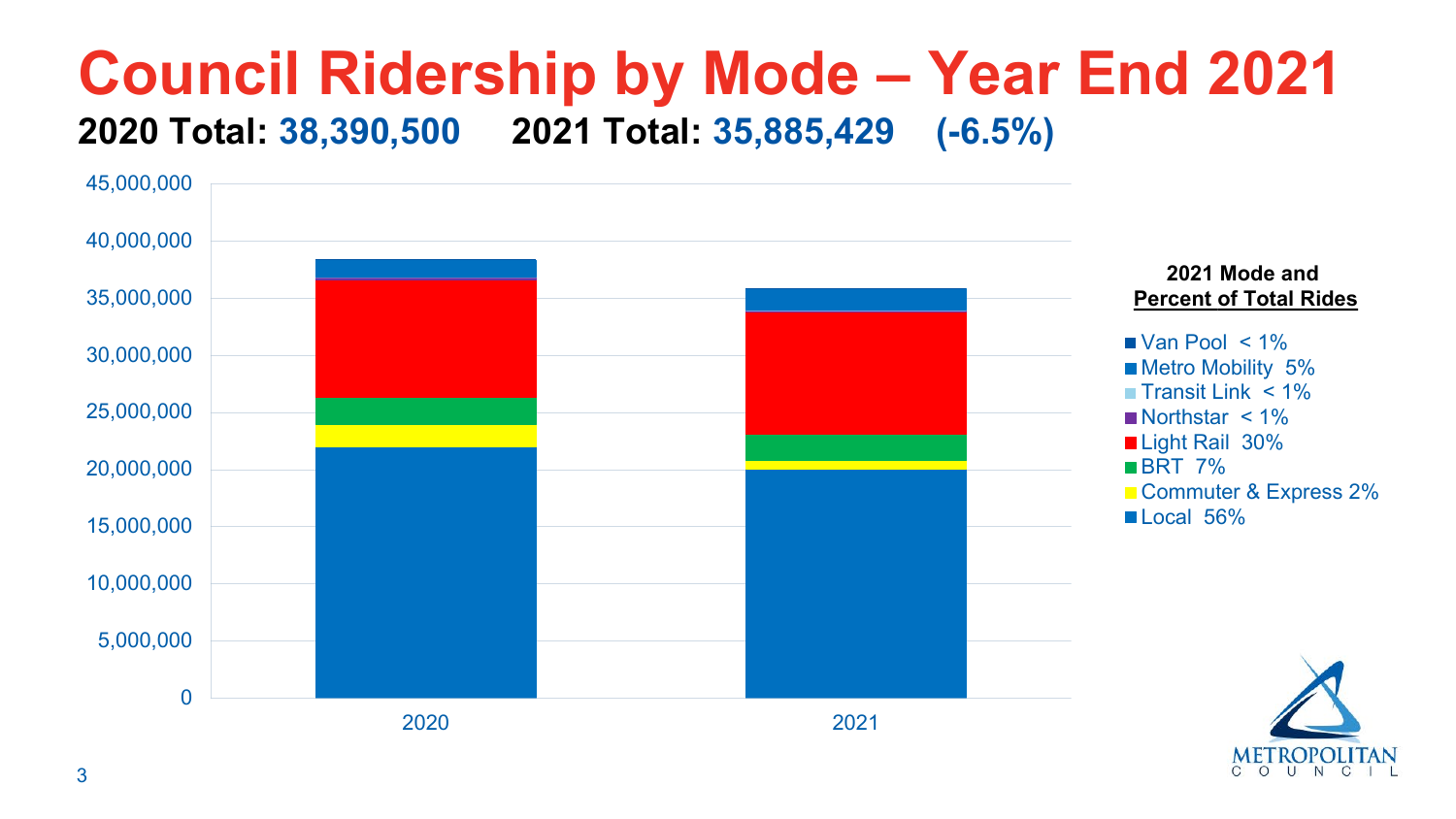

### **Council Ridership by Mode – Year End 2021 2020 Total: 38,390,500 2021 Total: 35,885,429 (-6.5%)**

| <b>Mode</b>           | <b>2020Total</b> | 2021Total    | <b>Nominal</b><br><b>Change</b> | % Change |
|-----------------------|------------------|--------------|---------------------------------|----------|
| <b>Bus</b>            | 26,357,294       | 23, 150, 879 | $-3,206,415$                    | $-12%$   |
| <b>Light Rail</b>     | 10,255,520       | 10,673,554   | 418,034                         | 4%       |
| <b>NorthStar</b>      | 152,455          | 50,433       | $-102,022$                      | $-67%$   |
| <b>Metro Mobility</b> | 1,458,203        | 1,841,771    | 383,568                         | 26%      |
| Transit Link          | 113,804          | 116,904      | 3,100                           | 3%       |
| Vanpool               | 53,224           | 51,888       | $-1,336$                        | $-3%$    |
| <b>Council Total</b>  | 38,390,500       | 35,885,429   | $-2,505,071$                    | $-6.5%$  |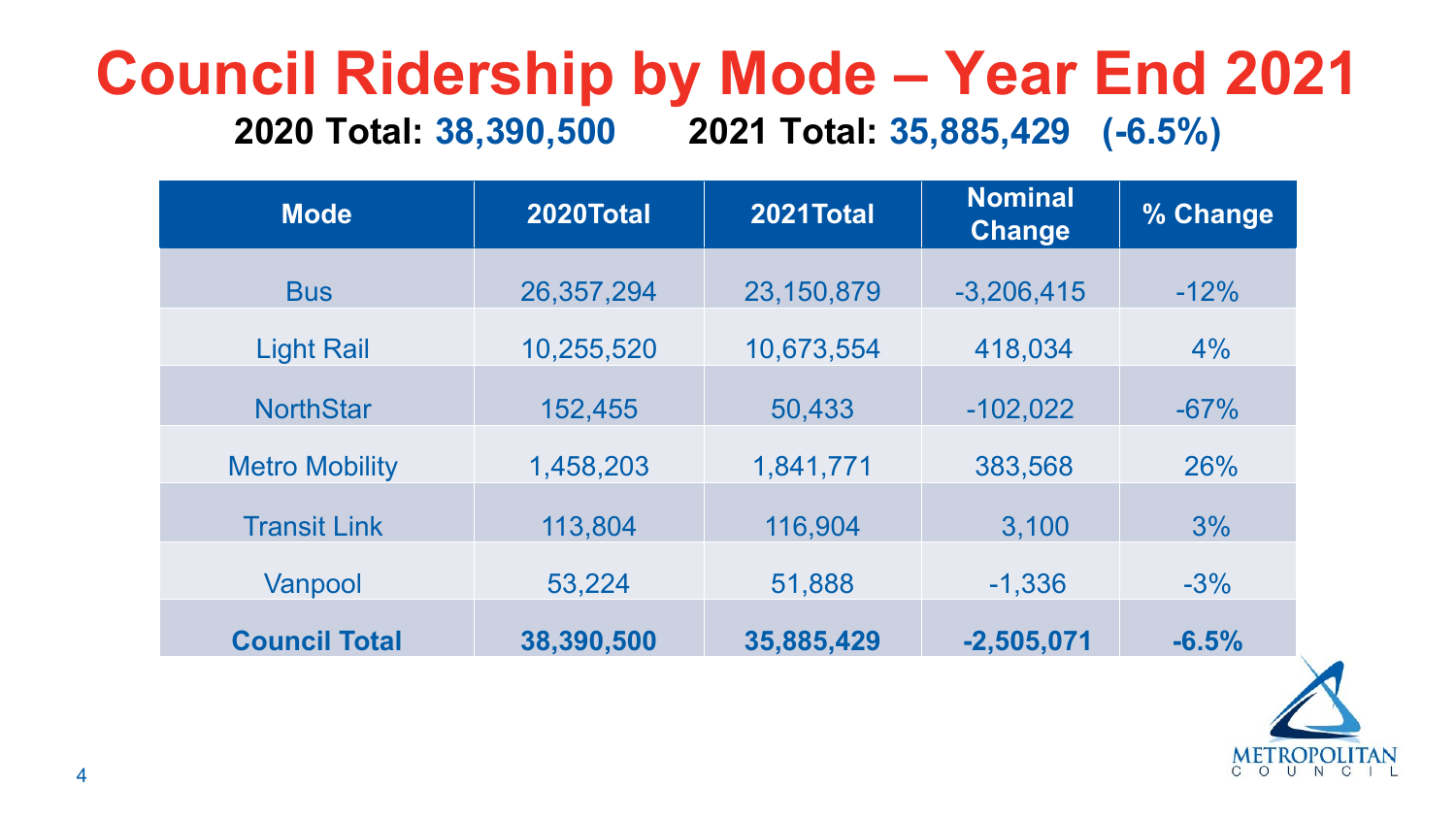

### **Council Ridership by Mode – 2021 Q2-Q4 2020 Total: 21,140,215 2021 Total: 28,274,474 (33.8%)**

| <b>Mode</b>           | 2020 Q2-Q4 | 2021 Q2-Q4 | <b>Nominal</b><br><b>Change</b> | % Change |
|-----------------------|------------|------------|---------------------------------|----------|
| <b>Bus</b>            | 14,844,261 | 18,298,049 | 3,453,788                       | 23%      |
| <b>Light Rail</b>     | 5,271,016  | 8,405,745  | 3, 134, 729                     | 59%      |
| <b>NorthStar</b>      | 18,365     | 43,232     | 24,867                          | 135%     |
| <b>Metro Mobility</b> | 910,952    | 1,399,441  | 488,489                         | 54%      |
| <b>Transit Link</b>   | 64,921     | 88,933     | 24,012                          | 37%      |
| Vanpool               | 30,700     | 39,074     | 8,374                           | 27%      |
| <b>Council Total</b>  | 21,140,215 | 28,274,474 | 7,134,259                       | 33.8%    |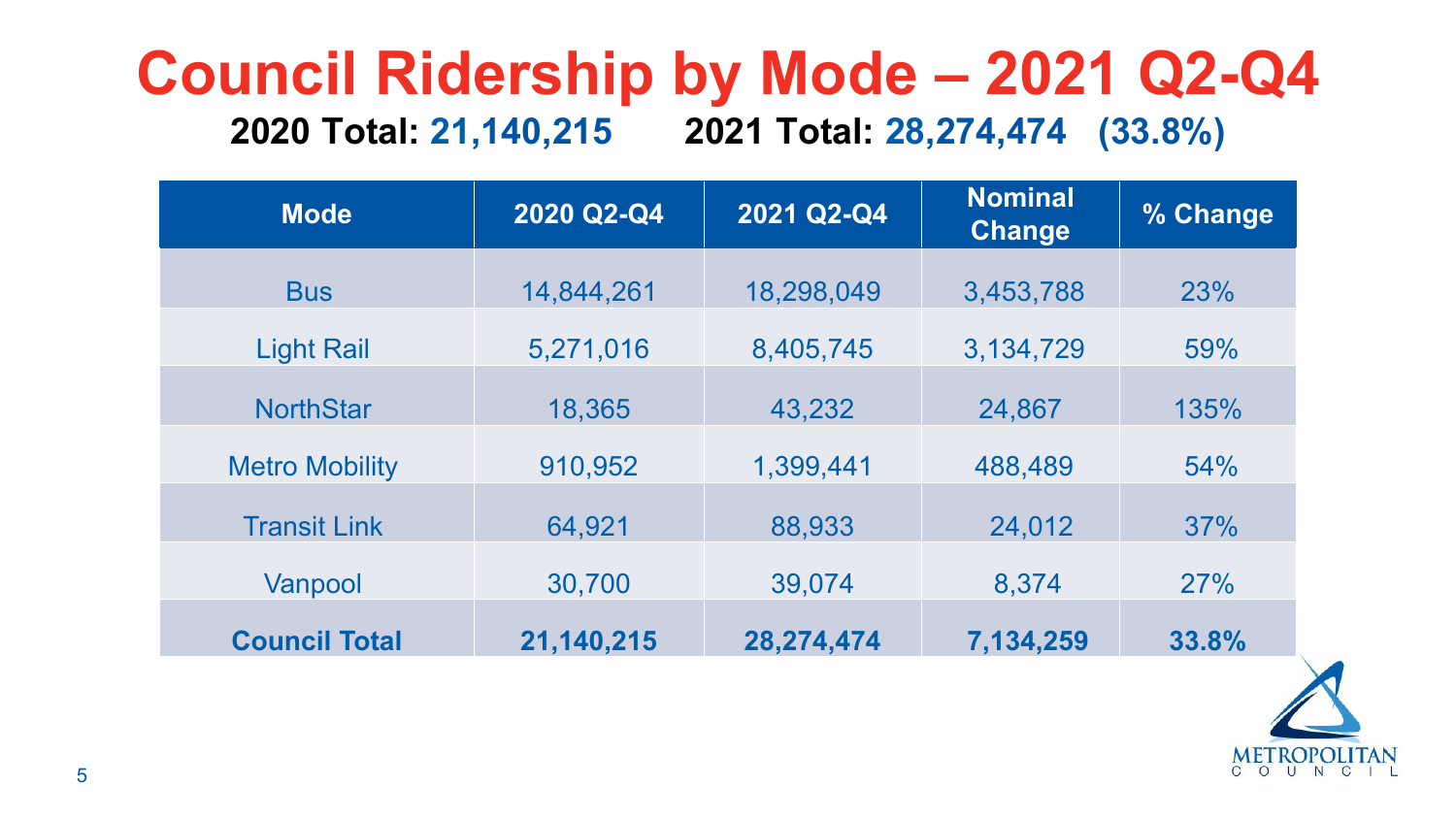### **Bus Ridership – Year End 2021 2020 Total: 26,357,294 2021 Total: 23,150,879 (-12%)**

| <b>Bus Mode</b>          | <b>2020 Total</b> | <b>2021 Total</b> | <b>Nominal</b><br><b>Change</b> | % Change |
|--------------------------|-------------------|-------------------|---------------------------------|----------|
| Local                    | 22,013,990        | 20,051,883        | $-1,962,107$                    | $-9%$    |
| <b>Bus Rapid Transit</b> | 2,375,860         | 2,350,304         | $-25,556$                       | $-1\%$   |
| <b>Express</b>           | 1,967,444         | 748,692           | $-1,218,752$                    | $-62%$   |
| <b>Council Total</b>     | 26,357,294        | 23,150,879        | $-3,206,415$                    | $-12%$   |



| <b>Bus Mode</b>          | <b>2020 Total</b> | <b>2021 Total</b> | <b>Nominal</b><br><b>Change</b> | % Chan |
|--------------------------|-------------------|-------------------|---------------------------------|--------|
| Local                    | 22,013,990        | 20,051,883        | $-1,962,107$                    | $-9%$  |
| <b>Bus Rapid Transit</b> | 2,375,860         | 2,350,304         | $-25,556$                       | $-1\%$ |
| <b>Express</b>           | 1,967,444         | 748,692           | $-1,218,752$                    | $-62%$ |
| <b>Council Total</b>     | 26,357,294        | 23,150,879        | $-3,206,415$                    | $-12%$ |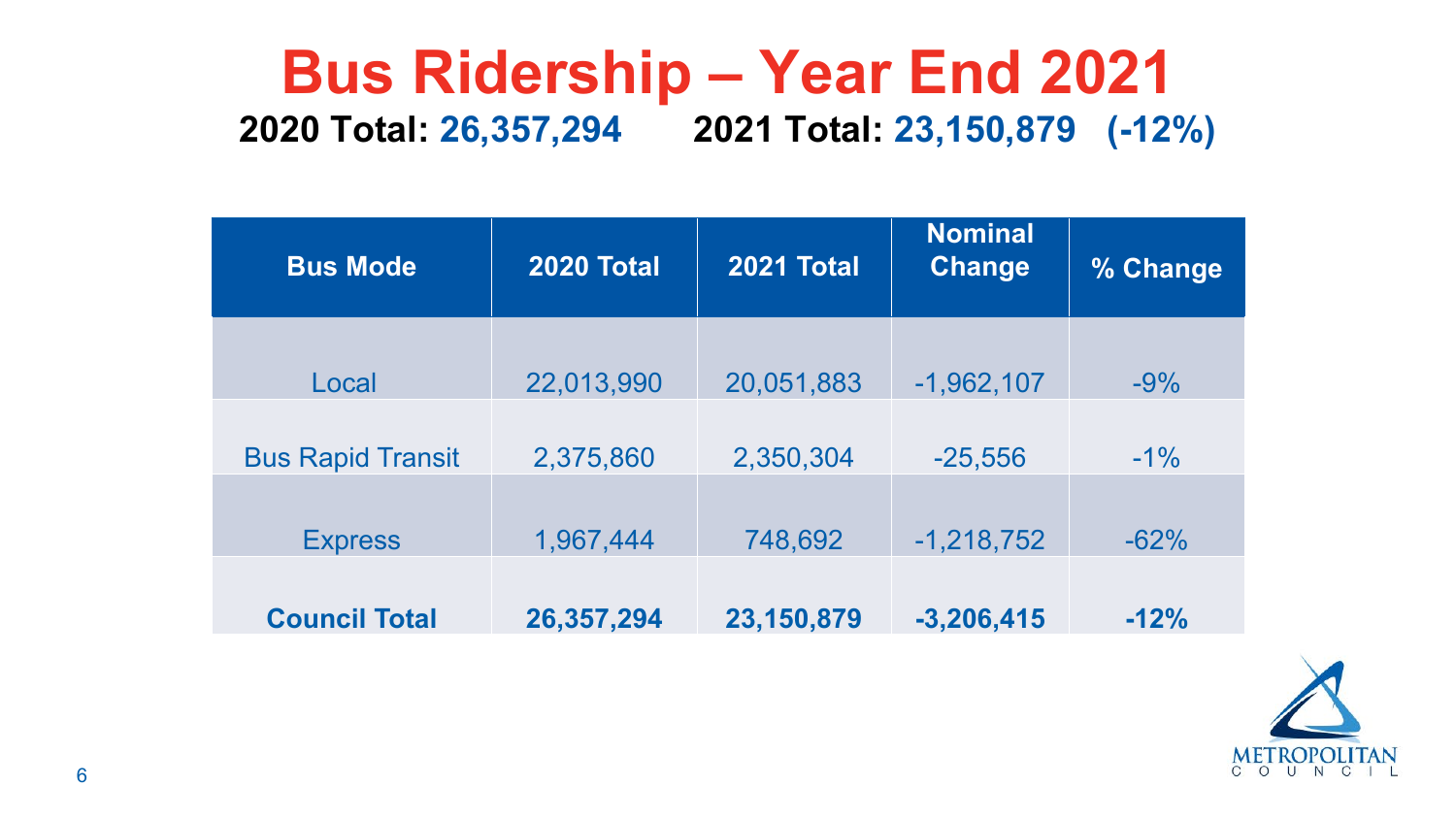

### **System Ridership – Year End 2021 2020 Total: 40,865,416 2021 Total: 38,071,659 (-7%)**

| <b>Provider</b>             | <b>2020 Total</b> | <b>2021 Total</b> | <b>Nominal</b><br>Change | % Change |
|-----------------------------|-------------------|-------------------|--------------------------|----------|
| <b>Metropolitan Council</b> | 38,390,500        | 35,885,429        | $-2,505,071$             | $-7\%$   |
| <b>Maple Grove</b>          | 212,678           | 98,797            | $-113,881$               | $-54%$   |
| <b>MVTA*</b>                | 782,095           | 592,816           | $-189,279$               | $-24%$   |
| Plymouth*                   | 147,835           | 87,879            | $-59,956$                | $-41%$   |
| Southwest Transit*          | 249,678           | 209,915           | $-39,763$                | $-16%$   |
| $U$ of $MN^*$               | 1,082,630         | 1,196,823         | 114,193                  | 11%      |
| <b>Regional Total</b>       | 40,865,416        | 38,071,659        | $-2,793,757$             | $-7%$    |

"\*Ridership as reported to Federal Transit Administration's NTD monthly database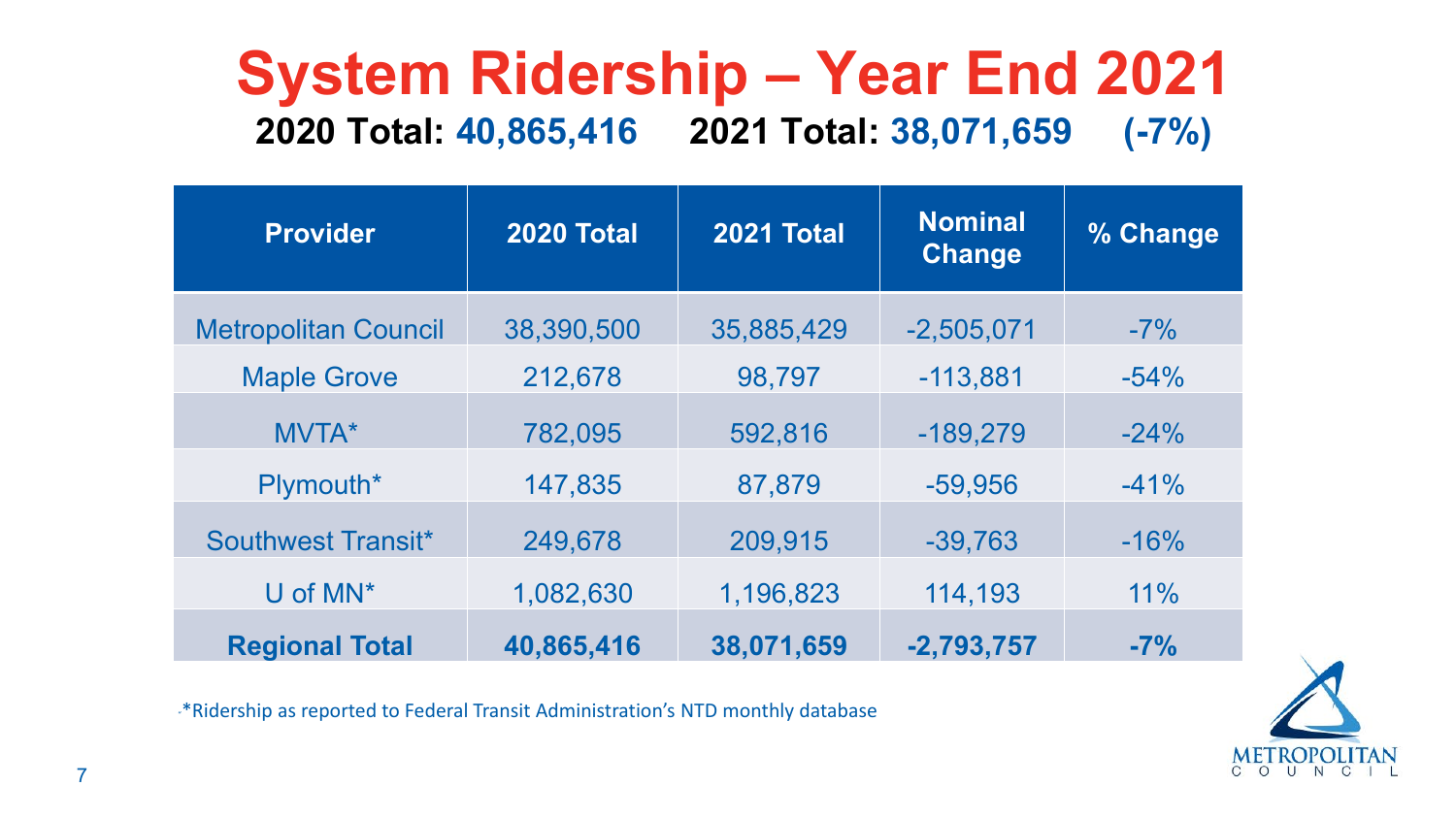$-BRT$ Light Rail Northstar -- Regular Bus -Transit Link - Metro Mobility







## **2021: Percent of pre-COVID Ridership**

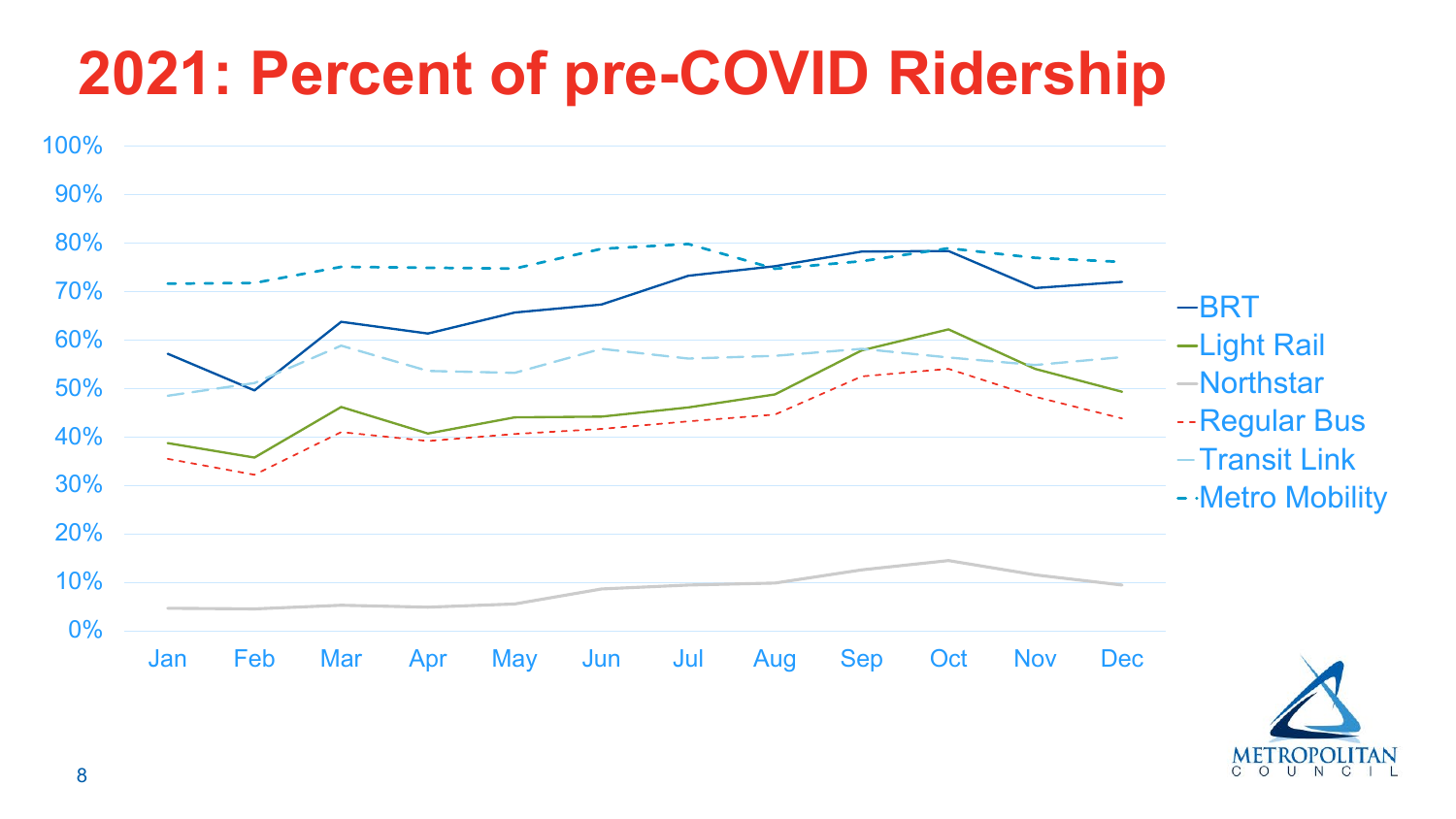- Regular Bus<br>Light Rail<br>Rapid Bus
	-
- 
- Northstar  $\! \!+\!$



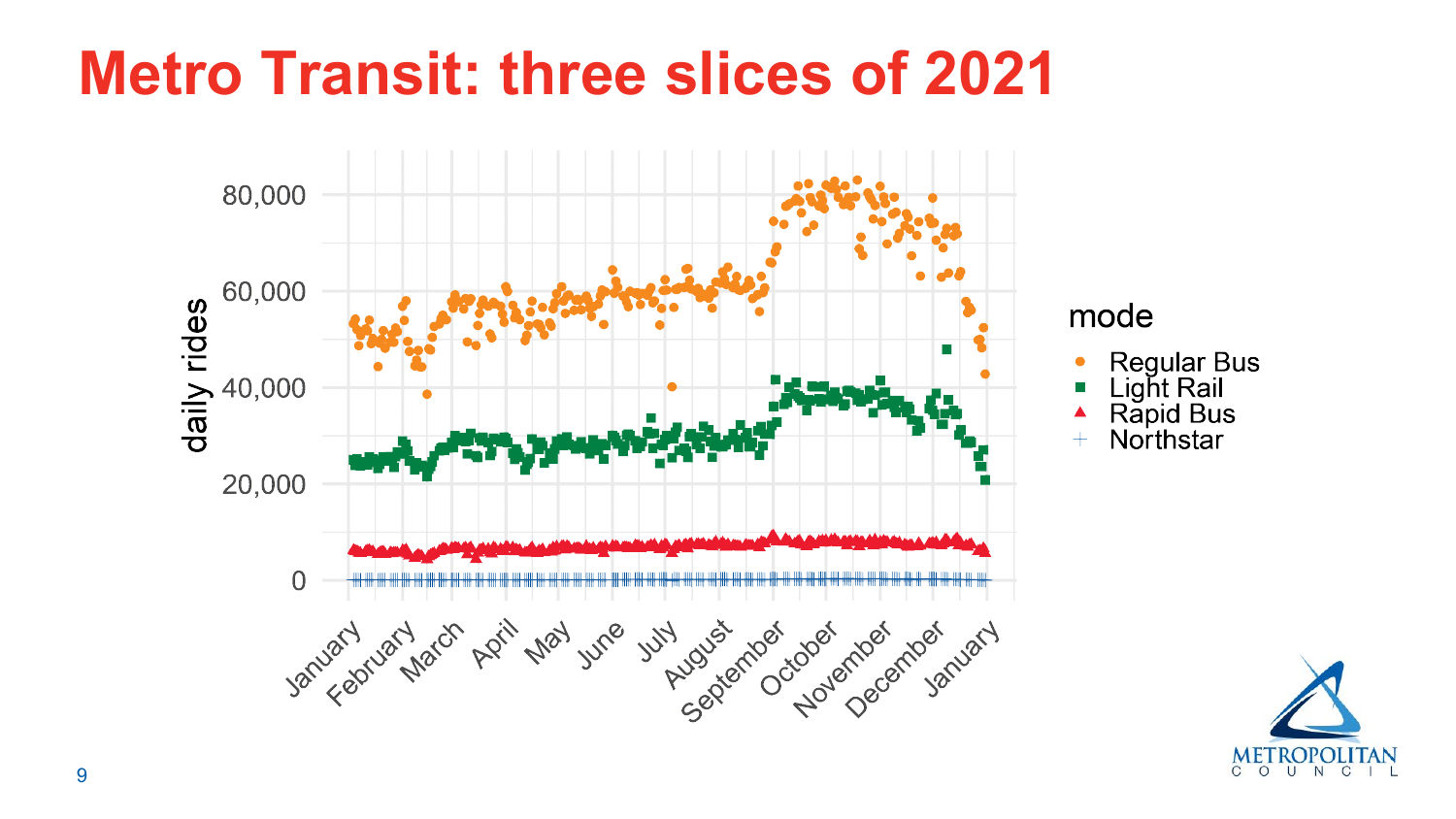- Regular Bus<br>Light Rail<br>Rapid Bus<br>Northstar
	-
- 
- $\hspace{0.1cm} + \hspace{0.1cm}$



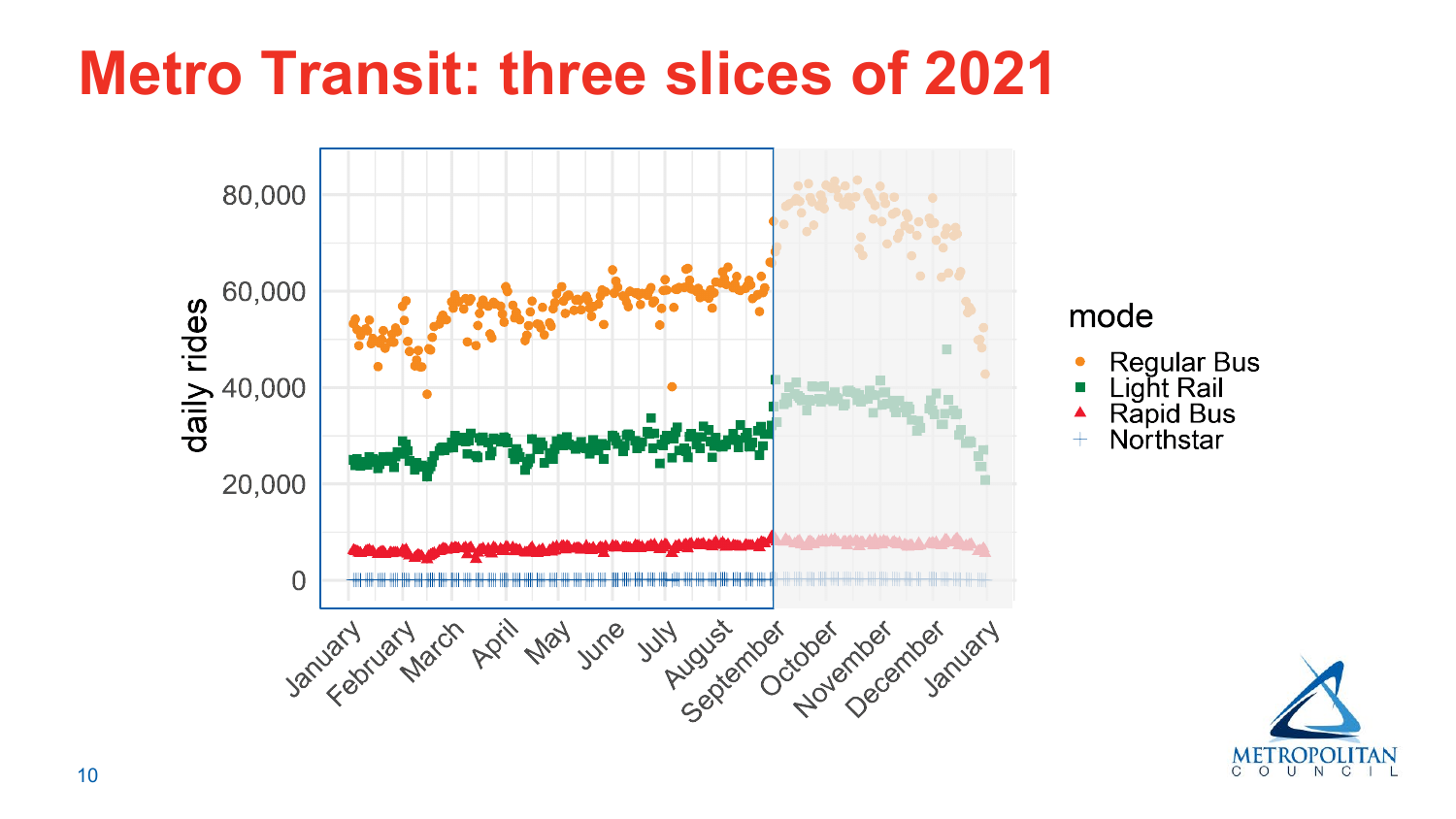- Regular Bus<br>Light Rail<br>Rapid Bus<br>Northstar
- $\mathcal{L}_{\mathcal{A}}$
- 
- $\hspace{0.1cm} + \hspace{0.1cm}$

![](_page_10_Picture_8.jpeg)

![](_page_10_Figure_1.jpeg)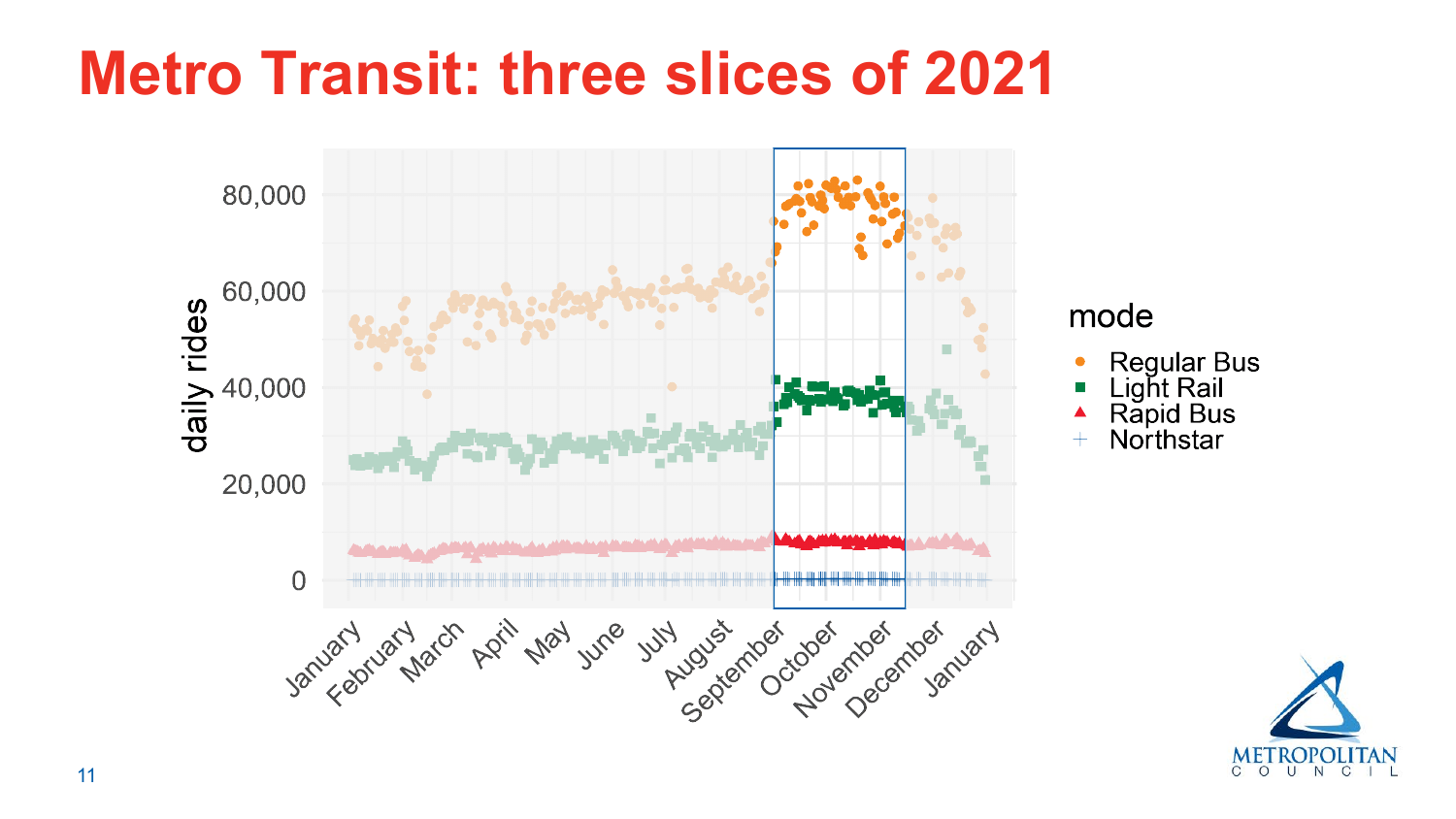$\mathcal{L}_{\mathcal{A}}$ 

- Regular Bus<br>Light Rail<br>Rapid Bus<br>Northstar
	-
- 
- $\! \!+\!$

![](_page_11_Picture_8.jpeg)

![](_page_11_Figure_1.jpeg)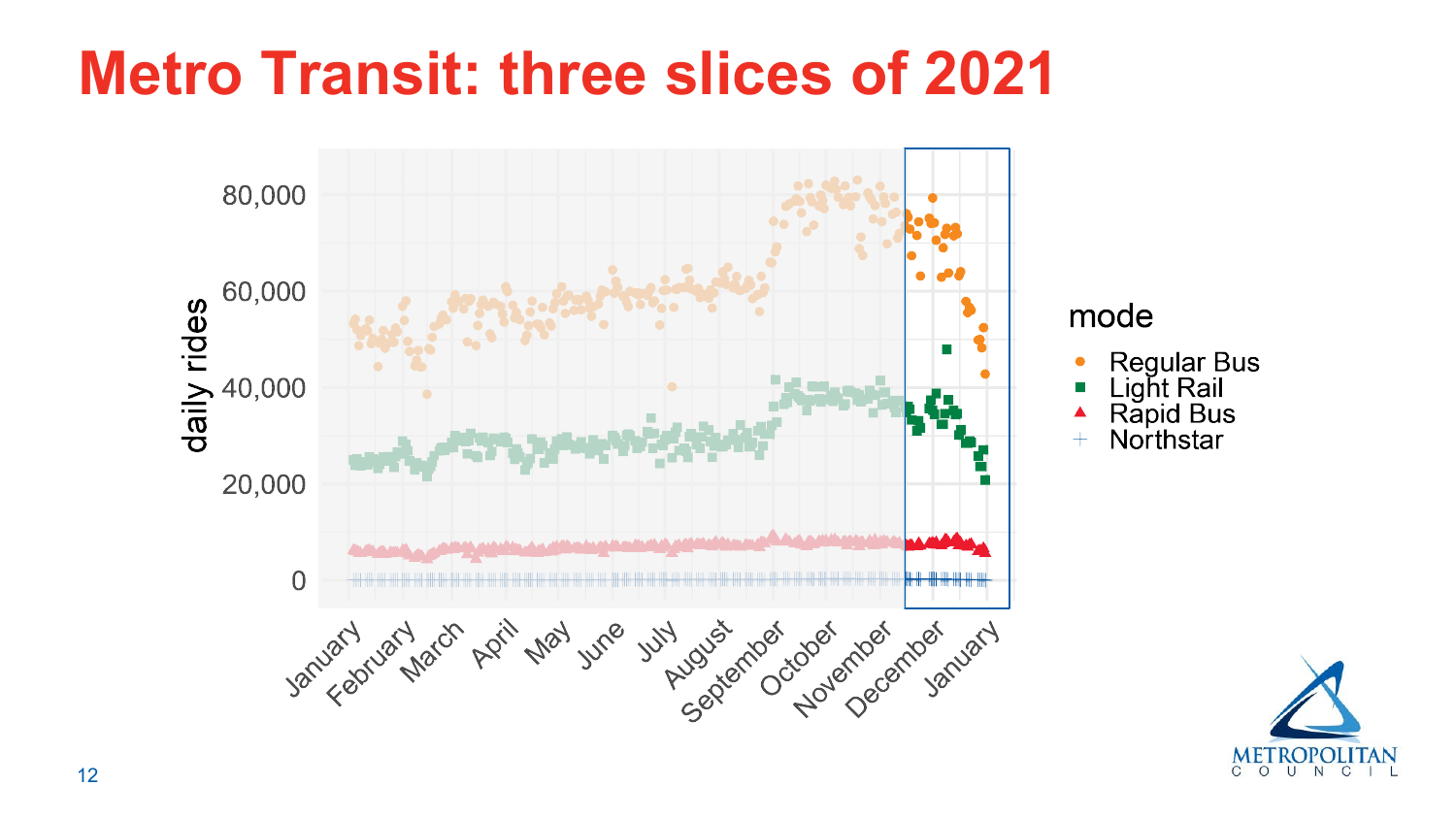![](_page_12_Picture_8.jpeg)

## **Successes**

- Increased demand
	- COVID-era growth
	- robust student (HS & University/College) ridership
- METRO & high-frequency network strong
	- all-day, all-purpose trips
	- solid base of ridership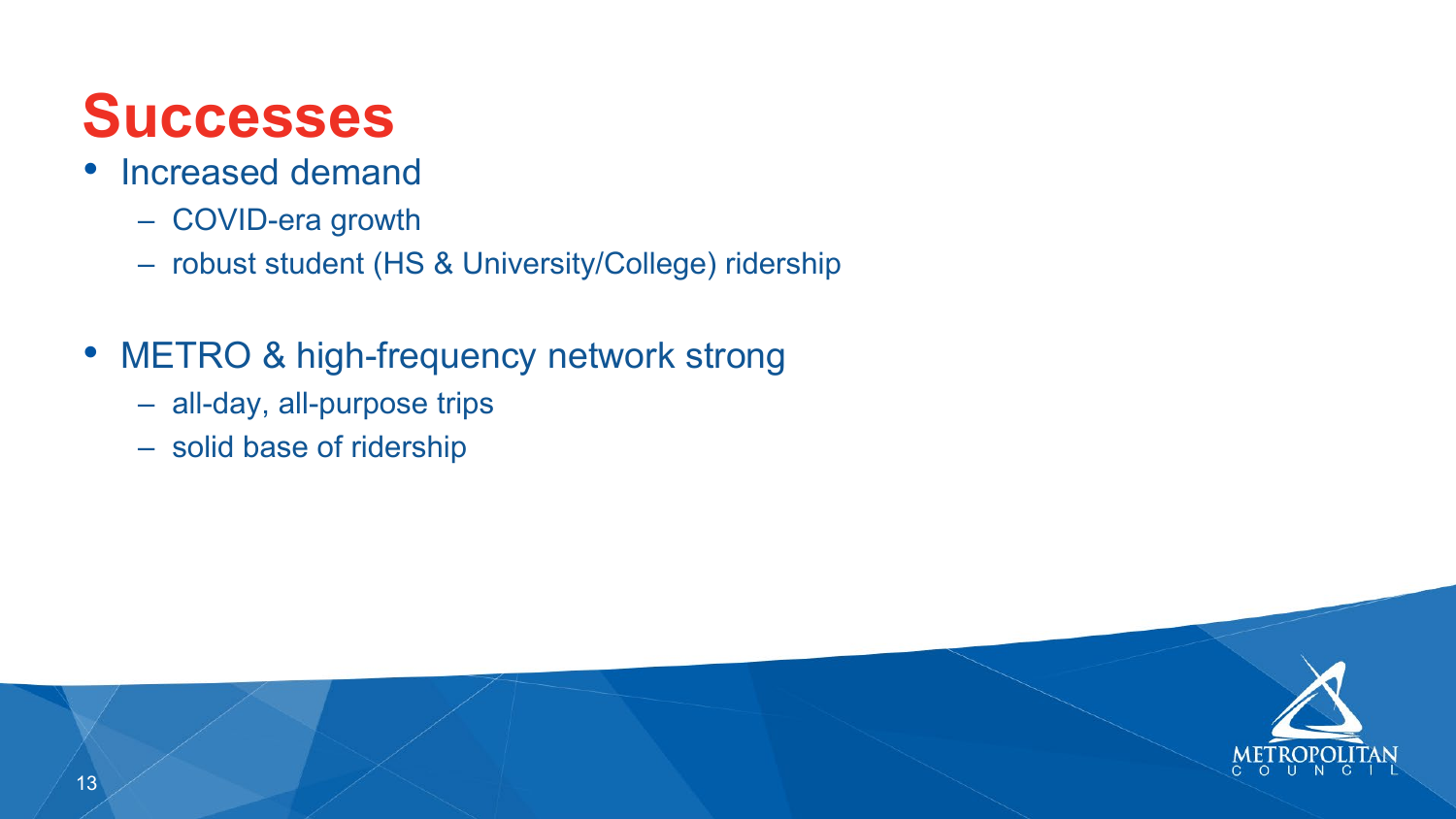![](_page_13_Picture_5.jpeg)

![](_page_13_Picture_6.jpeg)

- COVID-19
- Operator availability – trip cuts & reduced schedule offerings
- Travel pattern changes

# **Challenges**